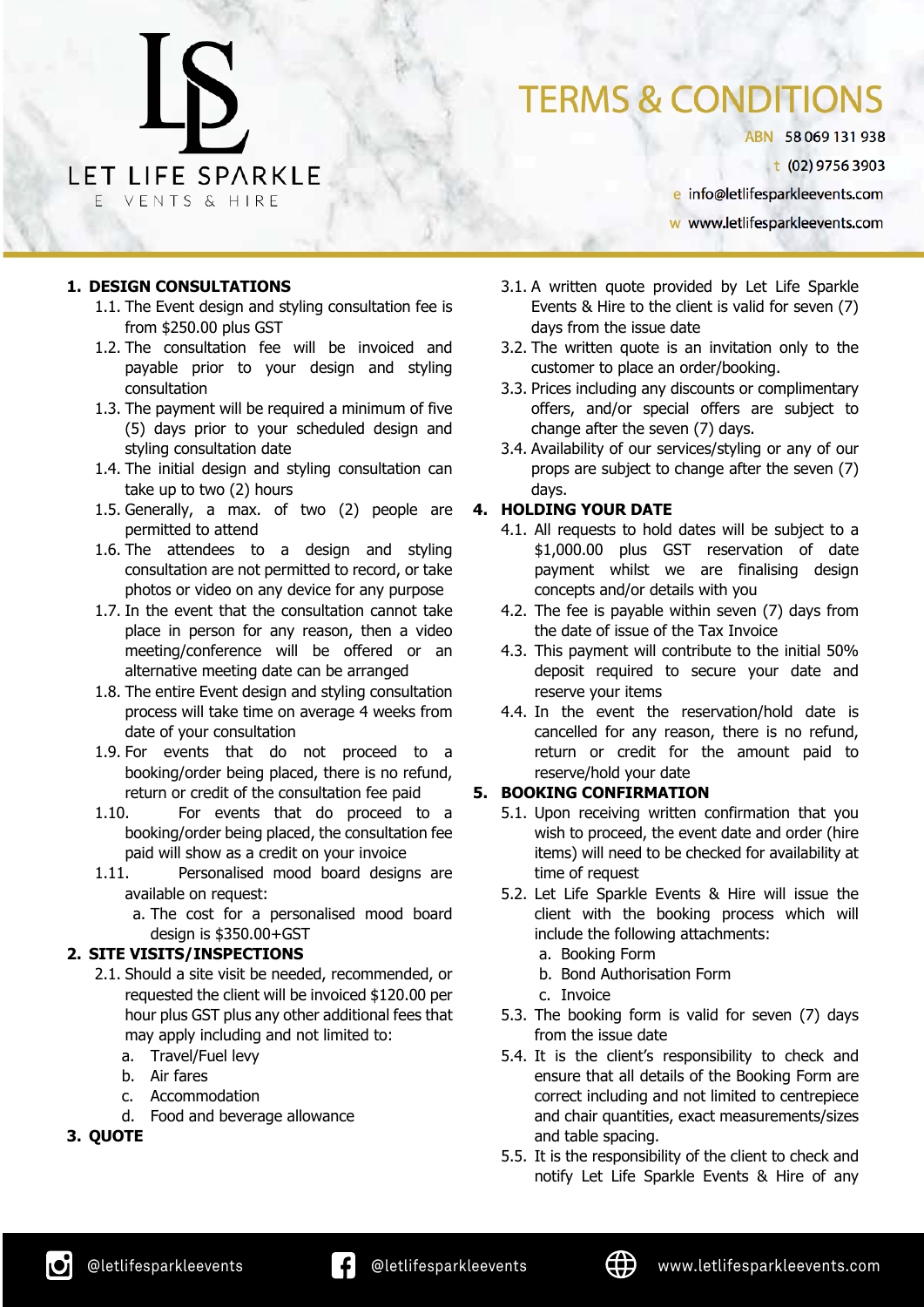ABN 58069131938

t (02) 9756 3903

e info@letlifesparkleevents.com

w www.letlifesparkleevents.com

updates, changes or amendments that need to be made to the booking form.

5.6. The order will be processed and based upon the completed and signed Booking Form.

LET LIFE SPARKLE

VENTS & HIRE

5.7. By signing the booking form/s, the client agrees to the terms and conditions outlined on www.letlifesparkleevents.com.

#### **6. DEPOSIT**

- 6.1. A 50% deposit (or full upfront payment, please see clause 4.3) within three (3) Days of Booking Form Issue Date will be required in order to secure items and event styling on any particular date.
- 6.2. This deposit is non-refundable and will be forfeited in the event of a cancellation or force majeure, please refer to clause 10 and 12.
- 6.3. Full upfront payment will be required for booking amounts that are equal to or are less than \$1,000.00 including GST.

#### **7. PAYMENTS AND PAYMENT METHODS**

- 7.1. The balance outstanding must be finalised a minimum of thirty (30) days prior to your event
- 7.2. Bookings made within thirty (30) days of the event date will need to make full upfront payment at the time of booking
- 7.3. The following payment methods are accepted:
	- a. Direct Deposit: bank account details are provided at the bottom of your invoice or please email info@letlifesparkleevents.com to request details
	- b. All payments made by credit card using MasterCard or Visa card or BPAY from a credit account will incur a 2.5% merchant fee of the total payment amount.
	- c. Cash: please make an appointment to obtain address details and make payment
- 7.4. Further payments after the initial 50% deposit and by the minimum thirty (30) days prior to the event date can be made in instalments via a payment plan. Please request a payment plan schedule by email addressed to info@letlifesparkleevents.com and reference your booking number, name and event date.

#### **8. BOND AUTHORISATION**

- 8.1. In place of a bond payment, we are entitled to hold your Credit Card details until the end of the event. In the event of any damages/loss to the hire item, we will notify the customer prior to charging their credit card for the full cost of the hired item.
- 8.2. The Bond Authorisation Form that accompanies your booking documents must be completed and signed prior to any dispatch of items/styling
- 8.3. The hirer must provide images of the valid credit card and driver licence as referenced on the bond authorisation form
- 8.4. The credit card provided will not be charged without prior notification for any damages, loss, broken or missing hire item/s
- 8.5. An invoice of damages will be issued prior to charging the credit card.
- 8.6. A credit card surcharge applies as outlined in clause 5.3.b

#### **9. HIRE ITEMS**

- 9.1. If due to unforeseen circumstances that a hired product becomes unavailable, for example recently damaged, stolen or broken beyond repair from another event. Let Life Sparkle Events & Hire will endeavour to offer the client a suitable alternative, or in the event that no alternative can be offered a refund to the client for the product no longer available will apply.
- 9.2. Let Life Sparkle Events & Hire is not responsible for any incurred costs to the client due to unforeseen product unavailability or other circumstances including but not limited to situations that are out of our control such as Force Majeure
- 9.3. If a booking form is no longer valid (validity is seven (7) days from the issue date) and the client makes a payment towards a booking after the seven (7) day period, Let Life Sparkle Events & Hire will not be liable if the event date or hire items are no longer available.
- 9.4. Let Life Sparkle Events & Hire is entitled to provide the date, hire items, design and styling, and other services to another client after the seven (7) day period from issue date of the booking form.

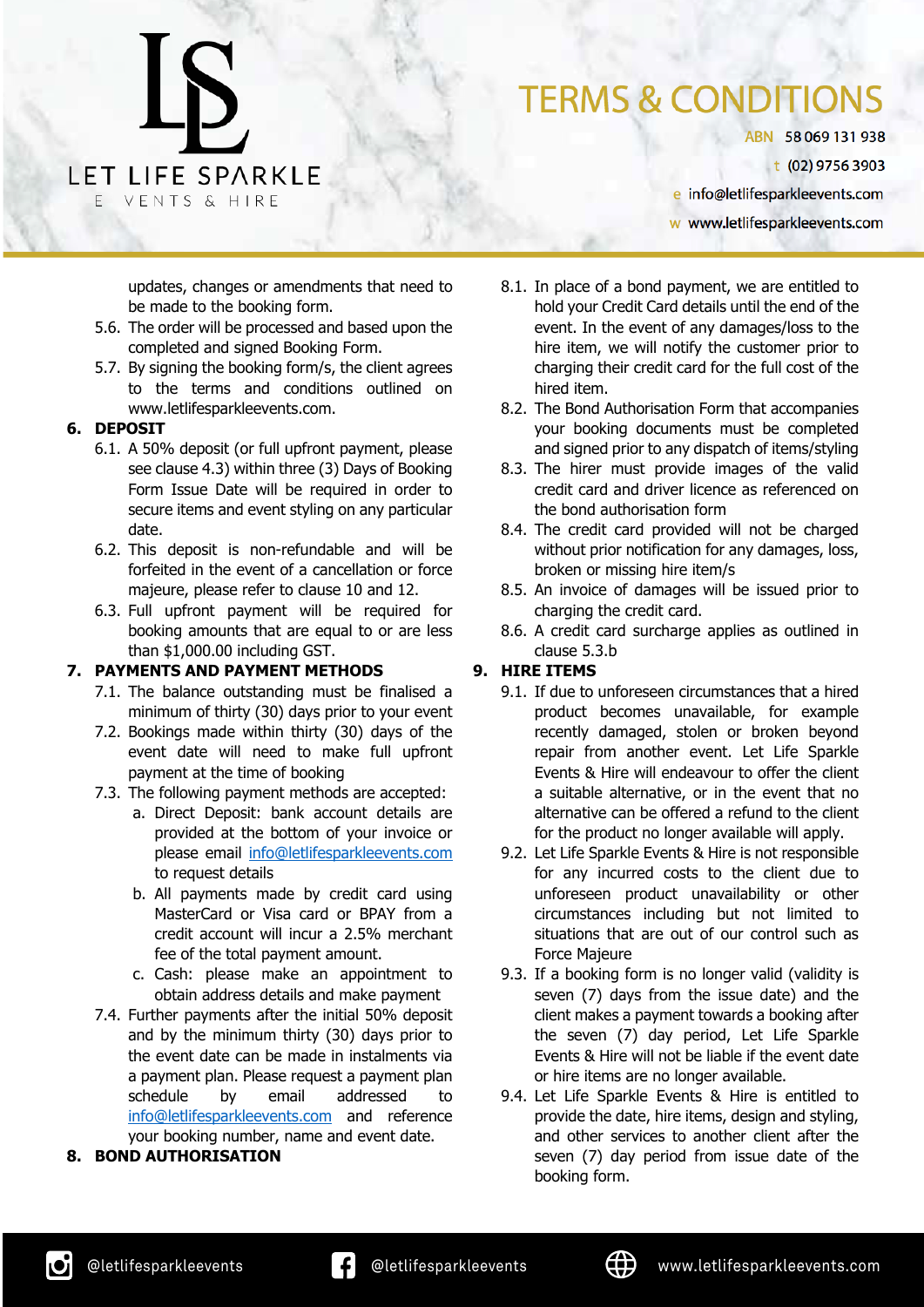ABN 58069131938

t (02) 9756 3903

e info@letlifesparkleevents.com

w www.letlifesparkleevents.com

- 9.5. In the event that the date is no longer available, and the client has made payment, the client will be refunded the amount paid within 10 working days (on a pay run day).
- 9.6. Hire items including and not limited to props and styling cannot be changed or refunded once delivered unless it is faulty.

#### **10. URGENT BOOKING REQUESTS**

LET LIFE SPARKLE

VENTS & HIRE

- 10.1. Any bookings made under 48 hours to the event day will incur a \$75.00 Turnaround Fee.
- 10.2. Any bookings made under 24 hours to the event day will incur a \$150.00 Turnaround fee.
- 10.3. If any urgent booking requests require graphic design services an additional graphic design fee of \$50.00 will apply to Clause 8.1 and 8.2.
	- a. Urgent design production is subject to availability and will be advised at time of request/booking.

#### **11. CONFIDENTIALITY**

- 11.1. Any correspondence, documentation and information including and not limited to emails, quotes, design concept files, booking forms and invoices are all confidential between client (you) and Let Life Sparkle Events & Hire (staff).
- 11.2. All confidential correspondence, documentation and information cannot be disclosed to any third party.
- 11.3. If any information is leaked or disclosed to any third party, it is a breach of contract.

#### **12. FORCE MAJEURE**

- 12.1. If the client has **cancelled** an event due to a natural disaster (fire, earthquake, flood), Government intervention, epidemic or pandemic, the client will be issued a credit note for consequential payments except the initial 50% deposit payment. Let Life Sparkle Events & Hire will not be liable for any loss or damage suffered by the client as a result of any delays caused by such force majeure events.
- 12.2. If the client has **postponed** an event due to a natural disaster (fire, earthquake,

flood), Government intervention, epidemic or pandemic, Let Life Sparkle Events & Hire will work with the client on a new available date and transfer funds paid to the new postponed date.

- a. Let Life Sparkle Events & Hire will not be liable for any loss or damage suffered by the client as a result of any delays caused by such force majeure events.
- b. The booking will be subject to review for the new date, refer to Clause 11.2 and 11.3
- c. In the event the client wishes to hold their booking and has for any reason delayed securing a new date and/or is considering a new event, a credit note will be issued.
- d. The Credit Note is not redeemable for cash
- e. The Credit Note is to be used within twelve (12) months of issue date
- f. The Credit Note is only valid for use for events with a value exceeding \$1,000.00
- 12.3. Let Life Sparkle Events & Hire is not liable to guarantee a new booking date. If a new date is fully booked, Let Life Sparkle Events & Hire will liaise with the client to reach a solution.

#### **13. CHANGE OF DATE/TRANSFER OF DATE**

- 13.1. A change of date, transfer of date or postponement is considered a new booking
- 13.2. All requests for date changes will be subject to a booking review
- 13.3. Let Life Sparkle Events & Hire reserves the right to adjust pricing to reflect current market conditions and labour rates
- 13.4. Change of dates that are affected by Force Majeure, please also refer to Clause 10

#### **14. CANCELLATION**

- 14.1. Cancellation requests must be made in writing to info@letlifesparkleevents.com with reference to your booking number, name and date
- 14.2. In the event that the client cancels a booking:
	- a. Let Life Sparkle Events & Hire will retain any deposit paid for the hire items and services; and
	- b. If payment is not already made then the client will be responsible for any direct

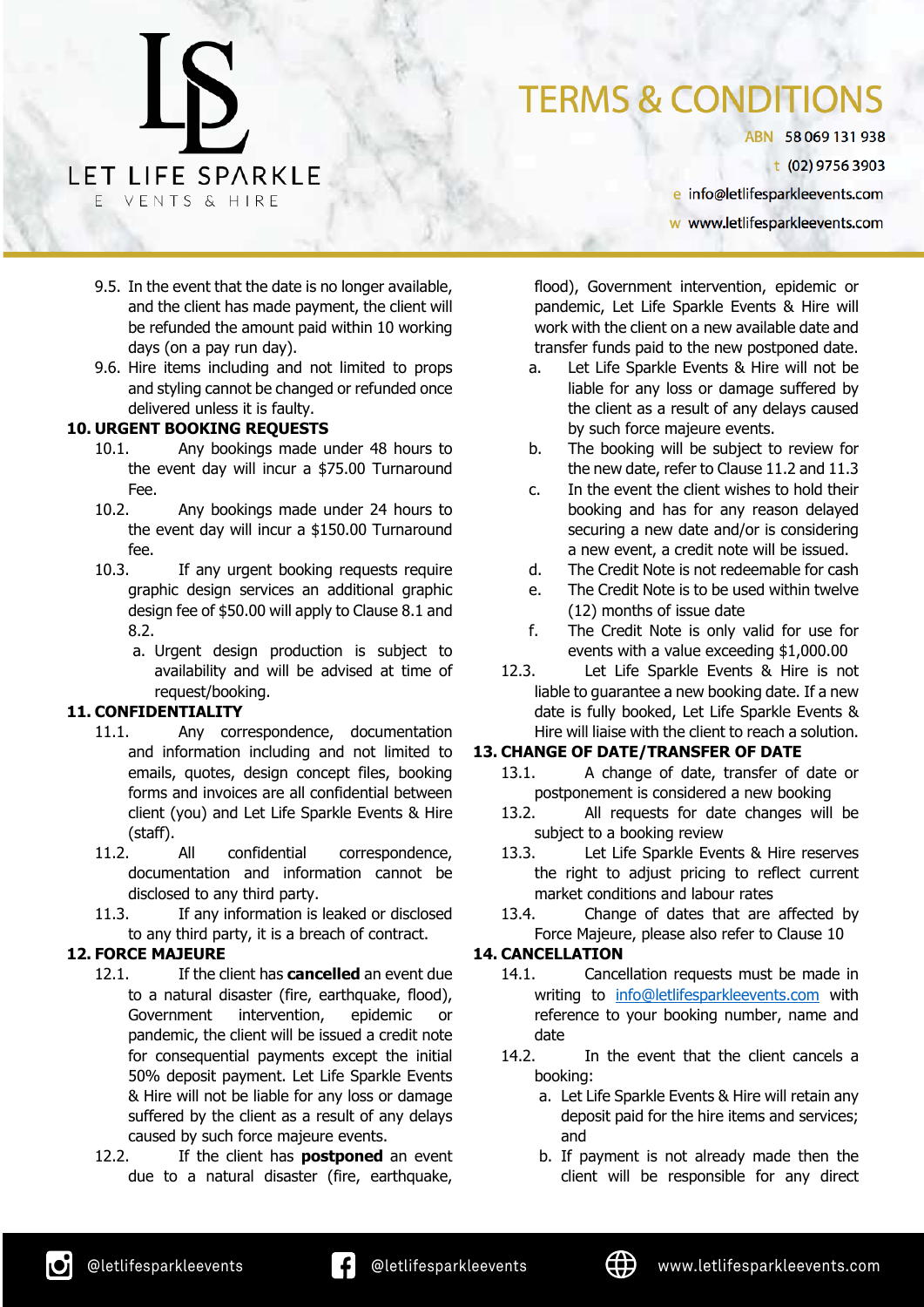### **TERMS & CONDITIONS**

ABN 58069131938

t (02) 9756 3903

e info@letlifesparkleevents.com

w www.letlifesparkleevents.com

losses incurred or any losses that can be proven by Let Life Sparkle Events & Hire in respect of such cancellations

- 14.3. Any cancellations made within thirty (30) days to your event date, all payments made will be forfeited.
- 14.4. Under no circumstances can a client cancel a booking or sale of goods or service that are special order once production has commenced. Special order includes and is not limited to permanent sale of goods, any custom made/build items including and not limited to backdrops, installations or signage.

#### **15. REFUNDS**

- 15.1. Any clients following an approved payment schedule/plan will be entitled to a refund of any payments made after the initial deposit and prior to the thirty (30) days before the event date.
- 15.2. Please allow up to ten (10) business days for any payments to be returned via Bank **Transfer**
- 15.3. Any refunds with incorrect bank details will incur a surcharge provided from the bank in the event that payment is bounced back and the client will be invoiced to cover any and all bank fee charges

#### **16. CHANGES, AMENDMENTS AND VARIATIONS**

- 16.1. Any changes, deductions or reductions to the booking cannot be made within 30 days from the event date
	- a. A refund or credit will not apply for any changes, deductions or reductions made within 30 days of the event
	- b. A refund or credit will not apply for any changes, deductions or reductions on the day of the event
- 16.2. Increases will be accepted within 30 days of the date of the event and are subject to availability:
	- a. Payment for any increases in numbers/quantities will be required within 24 (hours) of the invoice issue date
	- b. Please refer to Clause 5.3 for payment methods.
- 16.3. Prices are subject to change in accordance with customisation of any of our items but not limited to, flower walls, floral table skirting, floral arrangements.
- 16.4. Let Life Sparkle Events & Hire reserves the right to invoice the client in the event that additional items, for example centrepieces, candles, props, or other items or services are required at the time of setup.
- 16.5. Any complimentary or discounted items included in the original quote are only inclusive if the client agrees to the original quote from the first issue date.
- 16.6. We reserve the right to remove any complimentary or discount offers should there be a request by the client to amend, revise or alter the first issued quote or booking form and charged at their full and current price
- 16.7. We reserve the right to amend labour rates and hire prices should there be a request by the client to amend, revise, or alter the original quote or booking form and charged at their full and current rates
- 16.8. A variation fee at the discretion of Let Life Sparkle Events & Hire will be charged from \$30.00 per variation for any variation request including and not limited to variations to the original quote or booking form for design, style or item changes.
- 16.9. Any requests for changes to the quote or booking, must be made in writing to info@letlifesparkleevents.com with the booking reference number, name, event date and details of the changes being requested
- 16.10. Changes to the booking form can only be minor changes for example a flower colour change
- 16.11. All requests for changes must be signed and approved by Let Life Sparkle Events & Hire and the hirer/client
- **17. DELIVERY, PICK UP AND LABOUR SURCHARGES**
	- 17.1. Minimum delivery charges to Sydney Metro for prop hire or Bridal Party flower delivery is \$80.00.

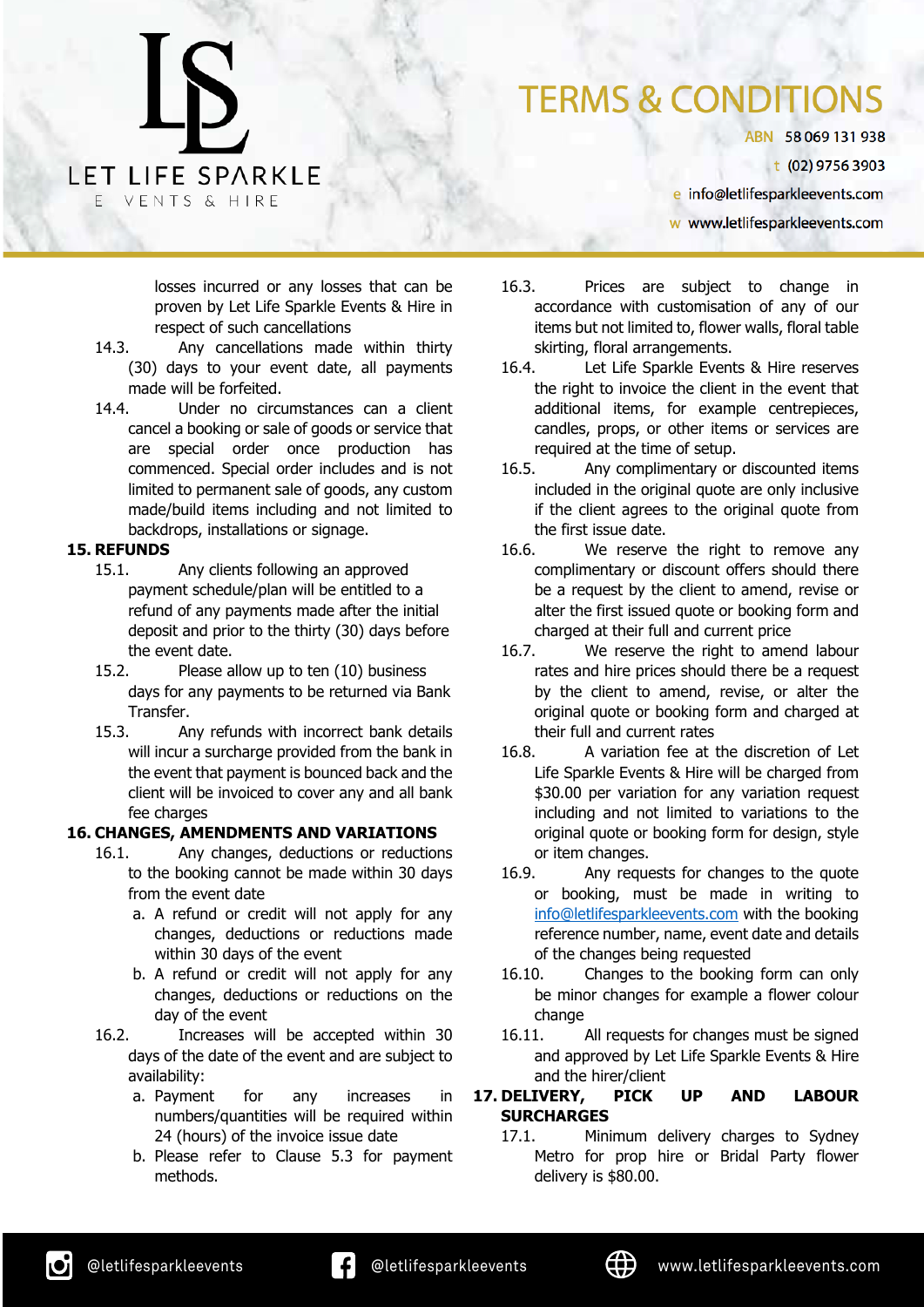ABN 58069131938

t (02) 9756 3903

e info@letlifesparkleevents.com

w www.letlifesparkleevents.com

17.2. Minimum pack down charges to Sydney Metro for Prop Hire is \$80.00

LET LIFE SPARKLE

VENTS & HIRE

- 17.3. Additional charges will apply for longer set up periods, after hours/late night, early mornings, and/or further distances, more than one item being hired, for any jobs that may require onsite assembly/installation and for sites that are difficult to access
- 17.4. For bookings outside of Sydney metro including and not limited to Lithgow, Newcastle, Hunter Valley, Mudgee, Southern Highlands, Illawarra, Wollongong, North and South Coast, regional or remote NSW, and interstate jobs, an out of Sydney Metro Fee will apply. The fee will vary as it is calculated based on the door to door travel (kilometres) to complete the job each way
- 17.5. A preparation fee will be charged up to 8% of the overall hire order for any event or prop hire booking.
- 17.6. Any restrictions by your venue in terms of set up or pack down which will restrict our time or accessibility for styling, set up, pack down will increase the labour fee and may be subject to being added to the final payment 30 days prior to the event.
- 17.7. If access to any venue/address collection of hire items is difficult, and has not been disclosed by the hirer/client at time of enquiry a 10% surcharge (of the overall order) will be deducted from the bond and credit card will be charged.
- 17.8. Delivery, Styling and Setup for any event prior to 8:00am will incur an additional fee. The charges vary based on distance, additional team members needed and longer setup periods.
- 17.9. Late night pack down (8:00pm-8:00am) will incur a minimum \$200.00 fee per hour there-after.
- 17.10. Venues that only allow less than 3 hour bump in will incur an additional \$200.00 surcharge.
- 17.11. Scissor lifts & any other additional tools or equipment required for any installation or execution of works is not included in our hire

prices or labour charges and will be an additional cost if required.

- a. Once an event is booked in with the initial 50% deposit and completed booking form, we will liaise with the venue if additional equipment (e.g. Scissor Lift) is required to fulfil any styling (e.g. ceiling installations).
- 17.12. Staff members are allocated accordingly to each event to ensure smooth running of each event day.
- 17.13. For bookings outside of Sydney metro including and not limited to Lithgow, Newcastle, Hunter Valley, Mudgee, Southern Highlands, Illawarra, Wollongong, North and South Coast, regional or remote NSW, and interstate jobs, that require the accommodation of our staff additional fees will apply including and not limited to:
	- a. The price per room per night to accommodate our staff at the nearest hotel/motel at a minimum four (4) star rating will be charged. For the wellbeing of our staff it is essential that they are comfortable and are able to receive a good level of uninterrupted rest to perform at their best.
	- b. A meal and beverage allowance per staff member for each meal time during the travel period for Breakfast, Lunch and Dinner will also be charged at \$25.00 plus GST per staff member per meal

#### **18. LIABILITY FOR VENUE RESTRICTIONS AND WEDDING PLANNERS**

- 18.1. Let Life Sparkle Events & Hire may be required to comply with WHS requirements or other supplier information disclosure documentation as requested by the client's venue. We reserve the right to invoice our client for the administration time that meeting your venue's obligations may take at a rate of \$55.00 per hour plus GST
- 18.2. Let Life Sparkle Events & Hire is not liable for any restrictions of our services made by your venue on the day of your event, i.e.

ıОi

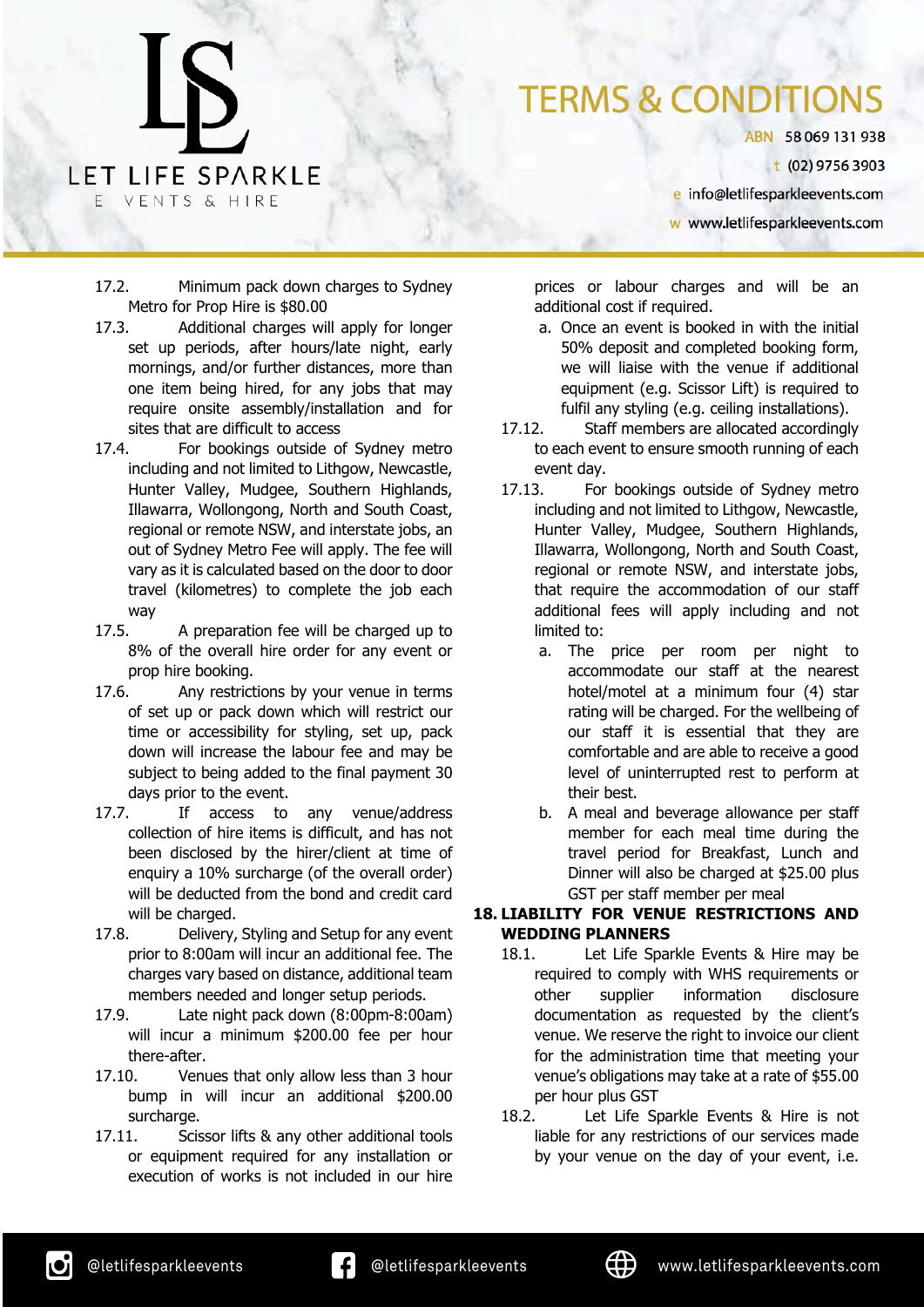ABN 58069131938

t (02) 9756 3903

e info@letlifesparkleevents.com

w www.letlifesparkleevents.com

draping, floral ceiling Installation, backdrops, tables, etc.

LET LIFE SPARKLE

VENTS & HIRE

18.3. Let Life Sparkle Events & Hire is not liable for any miscommunication/information that has not been reiterated or disclosed between Let Life Sparkle Events & Hire the Wedding & Event Planner to the client in question.

#### **19. ACCURACY OF INFORMATION, DETAILS AND DESCRIPTIONS**

- 19.1. All correspondence, quotes, and booking documentation are prepared, itemised and described to the best of our abilities and using the information available to us at the time. Care is taken to ensure that this information is correct, but we cannot eliminate the possibility of:
	- a. Human error in the entry of information,
	- b. Incorrect information provided to us by clients, venues, suppliers or distributors,
	- c. Failure of clients, venues, suppliers or distributors to supply updated and accurate information, details, or measurements.
- 19.2. We reserve the right to change any information including but not limited to pricing, specifications, descriptions, or product names without notice.

#### **20. LOSS AND DRY HIRE DAMAGES**

- 20.1. The hirer must provide proof of identity and must disclose the damaged or missing location of where the items will be kept whilst on hire.
- 20.2. Flowers or Foliage are not permitted to be pulled in any way from any of our Flower Walls or floral arrangements. A \$20.00 fee will be applied per flower/foliage that is pulled out.
- 20.3. All items will be inspected prior to hire and will be inspected upon return/pickup.
- 20.4. Any items not returned, due to being lost, stolen, damaged or broken beyond repair will be charged to the hirer at the full retail price.
- 20.5. Decorations and equipment are not to be moved by the hirer, people or venue staff other than Let Life Sparkle Events & Hire staff,

unless notified and prior written agreement is obtained by management of Let Life Sparkle Events & Hire.

20.6. The client will be responsible for any damages in the event of movement by anyone else other than Let Life Sparkle Events & Hire staff and charged at full replacement cost of the item

#### **21. FRESH FLOWERS**

- 21.1. Let Life Sparkle Events & Hire does not guarantee specific floral types, as this is subject to market and seasonal availability.
- 21.2. Fresh flowers are subject to colour variations
- 21.3. Australia's inflation index or a natural disaster (fire, earthquake, flood), Government intervention, epidemic or pandemic or other affects to the fresh floral market, Let Life Sparkle Events & Hire's pricing for fresh flowers will increase to reflect such changes and we reserve the right to pass on those charges.
- 21.4. All flowers and foliage are subject to substitution; as a result, but not limited to; unavailability, quality control, seasonal variation, shipment and freight.
- 21.5. Let Life Sparkle Events & Hire reserves the right to use its discretion to substitute of similar variety, type, colour and value under such circumstances. The client will be notified of any alteration or substitution.
- 21.6. If under any circumstance and or due to inflation rates, Let Life Sparkle Events & Hire reserves the right to substitute fresh flowers for artificial flowers to keep within the client's budget or booking payment. The client will be notified beforehand of any changes.
- 21.7. Pricing for fresh flowers are an indication and whilst we endeavour to maintain pricing for the duration of the booking up to the booking date we reserve the right to charge any additional increases that may be imposed by local or overseas wholesalers, farmers or freight forwarders.
- 21.8. Peak Periods incur higher rates/prices due to factors that are outside of Let Life

ıОi

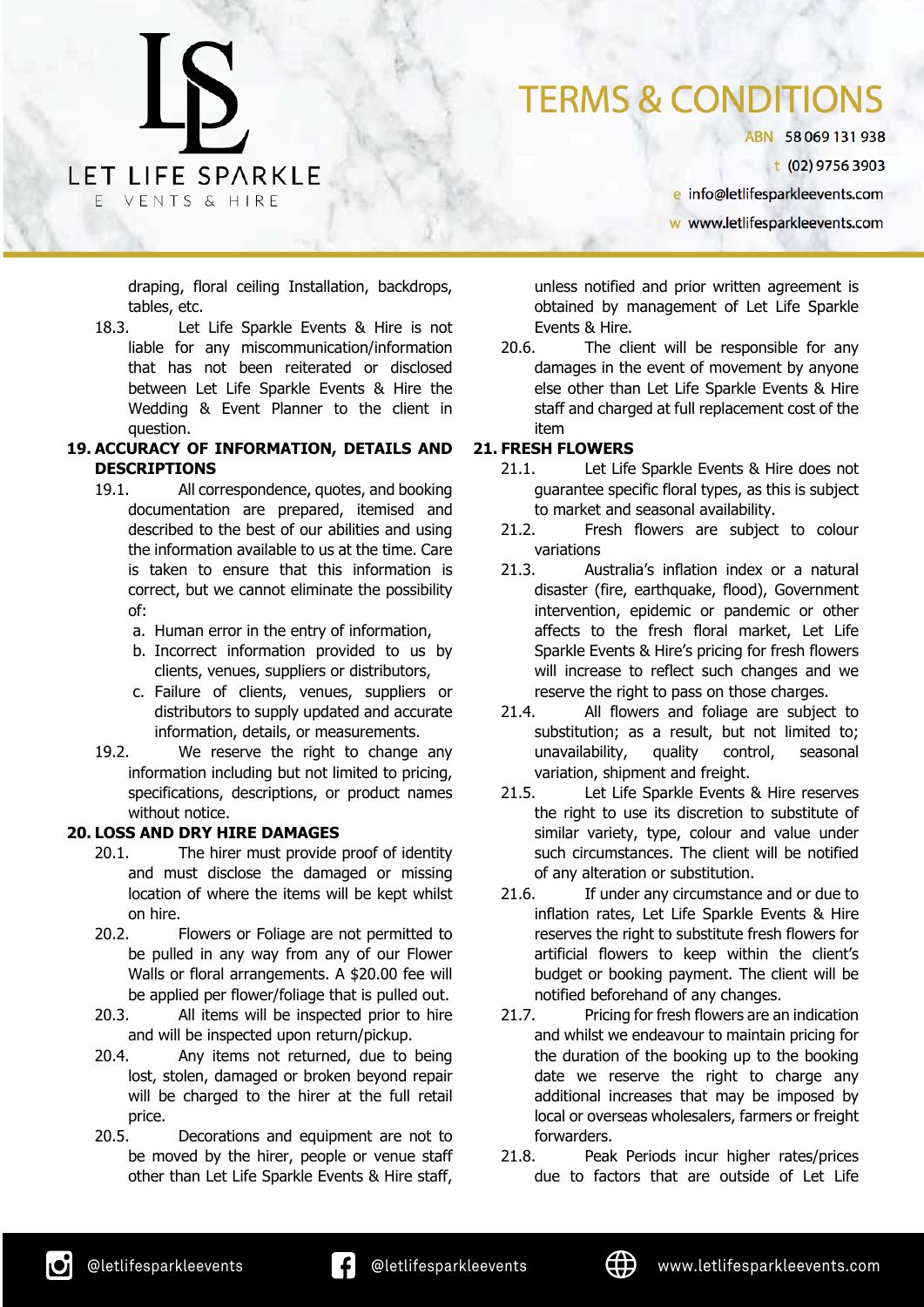### **TERMS & CONDITIONS**

ABN 58069131938

t (02) 9756 3903

e info@letlifesparkleevents.com

w www.letlifesparkleevents.com

Sparkle Events & Hire's control. Higher delivery charges may apply during peak periods. The dates include, but are not limited to:

- a. 2 weeks before, 2 weeks after, and including February 14th
- b. 2 weeks before, 2 weeks after, and including Mother's Day
- c. 2 weeks before, 2 weeks after, and including Christmas
- d. 2 weeks before, 2 weeks after, and including New Year's Eve

#### **22. HIRE ITEMS**

- 22.1. All fragile items including glassware, cake stands, or charger plates are to be cleaned and returned in their original packaging (bubble wrap/box) to avoid any breakages
- 22.2. All Hire items are subject to minor imperfections and are to be expected, regardless of our constant high standard maintenance and upkeep
- 22.3. Charger plates are a decorative feature and not to be used as a meal service plate.
- 22.4. All charger plates must be cleaned / wiped down after use. If charger plates are not returned clean, a cleaning fee of \$2 per plate will be taken from the bond.
	- a. Automatic Dishwashers are not recommended for washing plates with Gold, Silver or Rose Gold trim or colour
- 22.5. All cake stands must be cleaned / wiped down after use. If cake stands are not returned clean, a cleaning fee of \$10 per stand will be taken from the bond.
- 22.6. Photographs may be taken of the setup by Let Life Sparkle Events & Hire or yourselves and used on our social media
- 22.7. Any hire items that are returned late will incur a late fee to the value of an additional day hire for each item
- 22.8. All equipment, furniture, décor, props, other items and any other property of Let Life Sparkle Events & Hire remains the property of Let Life Sparkle Events & Hire.
- 22.9. Items should be hired and used for their intended purpose, Let Life Sparkle Events & Hire will not be held responsible or liable for incorrectly chosen hire items
- 22.10. Hirers will make good of any costs associated with loss, damage or replacements of items, equipment, furniture, décor, props and any other property of Let Life Sparkle Events & Hire as a result of their hire, use and activities.
- 22.11. The Hirer shall keep Let Life Sparkle Events & Hire indemnified from and against all damages, costs, charges and expenses incurred, in consequence of such damage; including but not limited to:
	- a. Any costs incurred by Let Life Sparkle Events & Hire in repairing or making good any damage so caused and;
	- b. All costs losses damages and expenses of any kind howsoever arising out of the postponement or cancellation of agreed use or any other concurrent or subsequent uses that Let Life Sparkle Events & Hire may have agreed with another hirer

#### **23. LIABILITY FOR DAMAGES AND PERSONAL AND INJURY**

- 23.1. Let Life Sparkle Events & Hire is not liable for any injuries or accidents due to breakages/mishaps whilst props are in your care
- 23.2. Let Life Sparkle Events & Hire is not liable for any injuries, damages or mishaps for any purchases that have been custom made to client specifications once in the possession of the purchaser
- 23.3. All hired items remain the property of Let Life Sparkle Events & Hire and the hirer must adhere to all terms and conditions.

#### **24. BAD WEATHER**

- 24.1. In the event of bad weather (e.g., hail, rain, lighting, thunderstorm, wind) Let Life Sparkle Events & Hire will move to the client's alternative location when provided:
	- a. A minimum of 4hrs notice prior to the ceremony or event time. Let Life Sparkle Events & Hire will do their best to

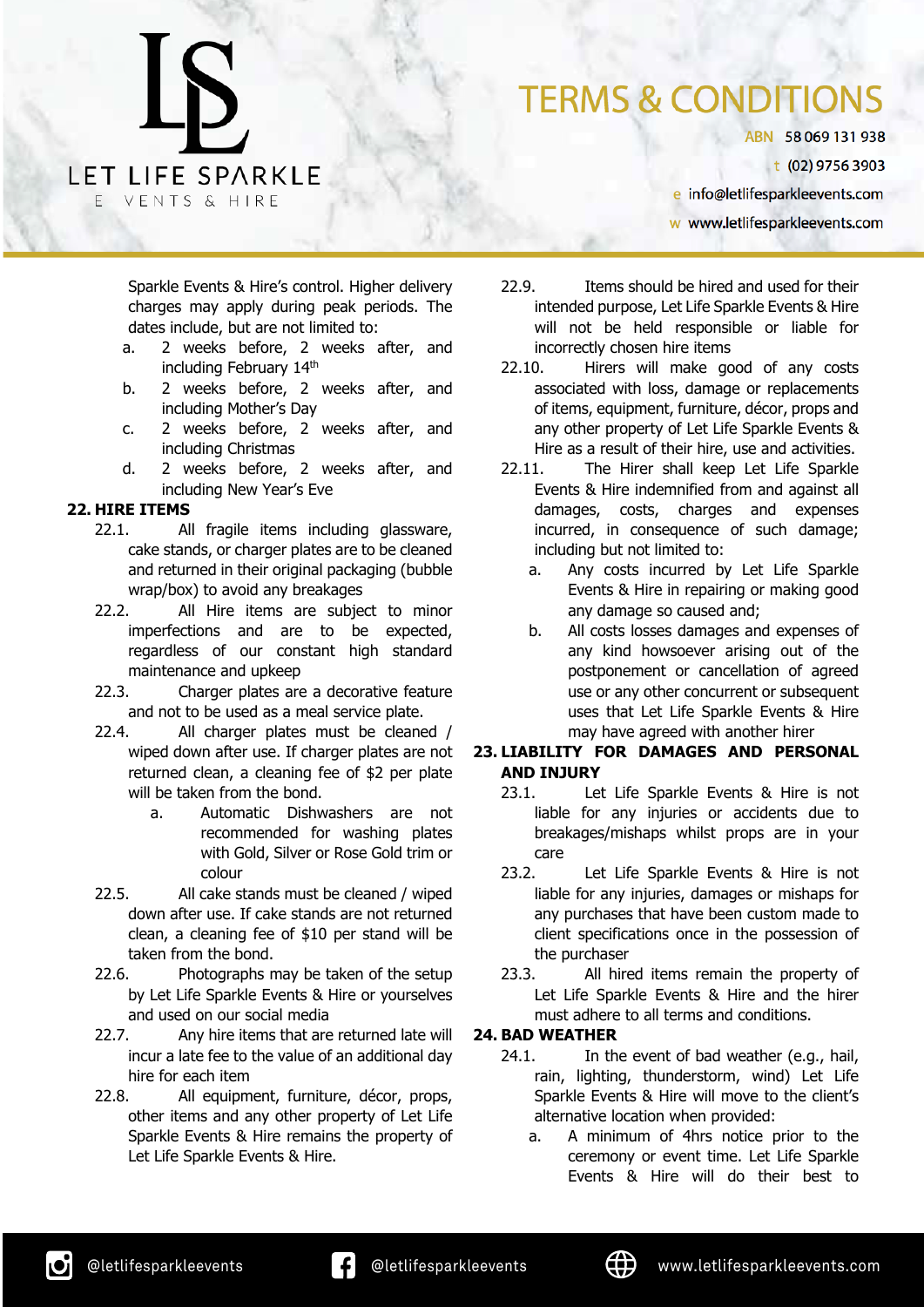ABN 58069131938

t (02) 9756 3903

e info@letlifesparkleevents.com

w www.letlifesparkleevents.com

accommodate any reasonable requests but will not be responsible for anything that is out of our control or that does not go to plan.

LET LIFE SPARKLE

VENTS & HIRE

- b. If the client decides to proceed with the ceremony or event in wet weather, Let Life Sparkle Events & Hire has a duty of care and the right to refuse roll out of carpets or assembly of equipment where the risk has been assessed as detrimental to the condition of the equipment or unsafe for guests or unsafe for the staff of Let Life Sparkle Events & Hire
- c. If the wet weather location is difficult to access, a surcharge may be applied. If the client cancels due to wet weather, the client will not be entitled to a refund and all monies paid will be forfeited.
- 24.2. Should the client decide to move location after set-up has commenced, a minimum relocation fee of \$110.00 may be charged.
- 24.3. Let Life Sparkle Events & Hire is not responsible for any delays in the set up and pack down.
- 24.4. If a prop/s cannot be used in an alternate location, Let Life Sparkle Events & Hire is not liable to provide a refund for items not used

#### **25. RUBBISH REMOVAL**

25.1. Let Life Sparkle Events & Hire will not be responsible for the removal of rubbish left from the event unless a clean-up service was booked and requested in writing.

#### **26. COPYRIGHT**

- 26.1. All information provided by Let Life Sparkle Events & Hire or photos taken of our styling and services may not be used by the client or their guests or its other service providers for commercial purposes unless prior written consent is given.
- 26.2. Under no circumstances shall the Event Designer or Stylists works, sketches, designs or other property be recorded, videoed, photographed or copied by any means including

camera, mobile phone, video camera, scanner or other device/s. Photos or recordings are not permitted during consultations.

- 26.3. Under no circumstances shall the Event Designer or Stylists works, sketches, designs or other property be given to a third party, included, but not limited to mood boards and quotes.
- 26.4. In the event that an image, video recording or other item surfaces online and/or social media, or given to a third party without written permission and given consent by Let Life Sparkle Events & Hire, Let Life Sparkle Events & Hire will in the first instance seek to have the material removed and secondly can exercise their right to take legal action.

#### **27. EXCLUSIONS AND LIMITATIONS**

- 27.1. Let Life Sparkle Events & Hire may make certain recommendations to you or provide you with advise. Any such recommendation or advice is purely a suggestion; the ultimate decision lies with the client.
- 27.2. Our Senior Wedding & Event Stylist may make slight changes to your styling on your event date to provide a better outcome
- 27.3. All bookings/orders made with Let Life Sparkle Events & Hire are non-exclusive
- 27.4. Let Life Sparkle Events & Hire reserves the right to outsource work as and when required
- 27.5. Should you require an exclusivity arrangement, please disclose this at time of enquiry

#### **28. DANCE FLOOR LIABILITIES**

- 28.1. Let Life Sparkle Events & Hire is not liable for any injuries or accidents whilst the hirer and guests are using our dance floors.
- 28.2. Whilst we endeavour to keep our dance floors resistant to scuff marks from dark sole shoes, we are not liable for any marks visible during your event.
- 28.3. Let Life Sparkle Events & Hire is not liable for any damages to our dance floors made by decals from any external suppliers other than

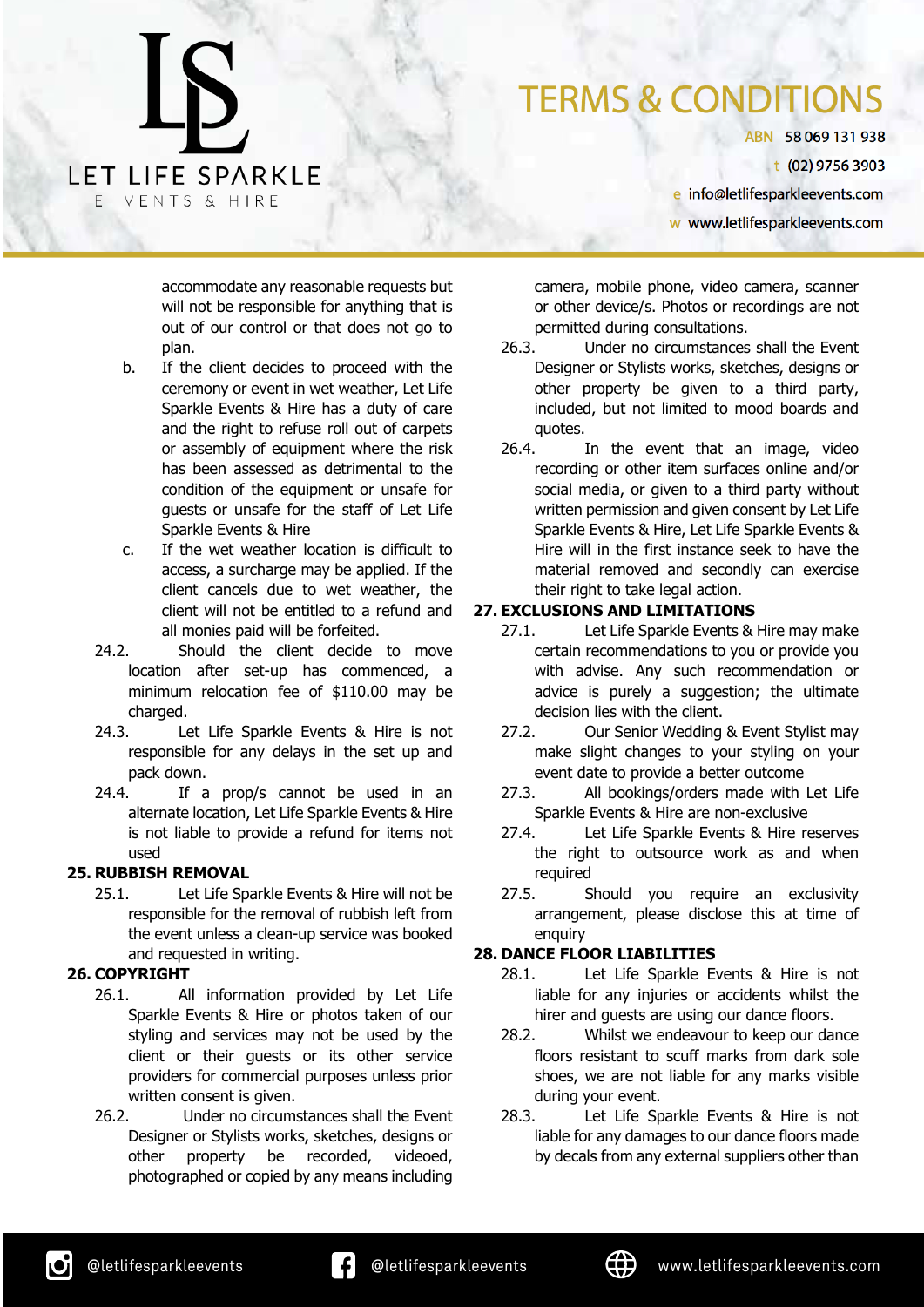### **TERMS & CONDITIO**

ABN 58069131938

t (02) 9756 3903

e info@letlifesparkleevents.com

w www.letlifesparkleevents.com

Let Life Sparkle Events & Hire. The hirer is responsible and will forfeit the bond.

- 28.4. If the dance floor is outsourced from another vendor / supplier other than our preferred suppliers, Let Life Sparkle Events & Hire is not responsible for the removal of our dance floor decal.
- 28.5. Based on availability and to suit your needs of a dance floor for your event, Let Life Sparkle Events & Hire may outsource a dance floor like our own to accommodate for any particular event.
- 28.6. If the dance floor decal needs to be removed by Let Life Sparkle Events & Hire, an additional cost of \$200.00 applies.
- **29. DECAL, STATIONERY, INVITATIONS & SIGNAGE**
	- 29.1. The process for the design and proof of Decal, Signage, Seating Plans and Welcome Signs can take up to four (4) weeks
		- a. The guest list for the seating plan is required a minimum of four (4) weeks prior to the event date
	- 29.2. Signage, seating plans and welcome signs must be finalised and signed off by the client a minimum of two (2) weeks prior to the event
	- 29.3. Stationery/Invitation package design process will commence approximately 10 -12 prior to the production process
	- 29.4. The production, assembly and shipment of any stationery/invitation package can take up to a standard 6 to 8 weeks. This time frame is an estimate and may be subject to current conditions and shipment delays
	- 29.5. Each stationery package is customised therefore order quantities, stock and supplier availability may affect lead times. Please allow sufficient time for the production of invitations
	- 29.6. The client is responsible for approving all Artwork proofs and ensuring accuracy including and not limited to; design, spelling, grammar, illustrations and layout
	- 29.7. Once a final proof is sent and the client approves, Let Life Sparkle Events & Hire is not

liable for any mistakes or mishaps with any form of decal, stationery and invitation wording after this point

- 29.8. In the event that Let Life Sparkle Events & Hire needs to make any changes prior to the event date due to issues encountered with decal, stationary and invitations (signage), the client will be informed either via email or phone call
- 29.9. Any mirrors that are completed and finalised less than 2 weeks before the event, Let Life Sparkle Events & Hire is not liable for any faults or flaws. No changes can be made thereafter
- 29.10. It is the client's responsibility to provide, finalise and sign-off on Seating Plan names by two (2) weeks prior to the event date
- 29.11. Failure to finalise seating plan a minimum of two (2) weeks in advance of the event date will incur:
	- a. A surcharge of \$50.00 plus GST, and
	- b. Production late/fast turn-around fees which will be discussed/disclosed on a case by case basis
- 29.12. We cannot be held liable or accountable for failure of production of signage, welcome signs and seating plans if the client/hirer only finalises design/proof sheets within two (2) weeks of the event date
- 29.13. Clients who supply their own Artwork, files and/or images are responsible to ensure that they do not violate Australian copyright laws
- 29.14. Clients who supply their own Artwork, files and/or images are responsible for the end result of printing and ensuring design files are print ready
- 29.15. Let Life Sparkle Events & Hire will print the client's supplied artwork as requested however we are not responsible for any artwork mistakes
- 29.16. Requests for reprints for any reason including and not limited to errors found after client approval, colour change/variations, date/time change, location change must be